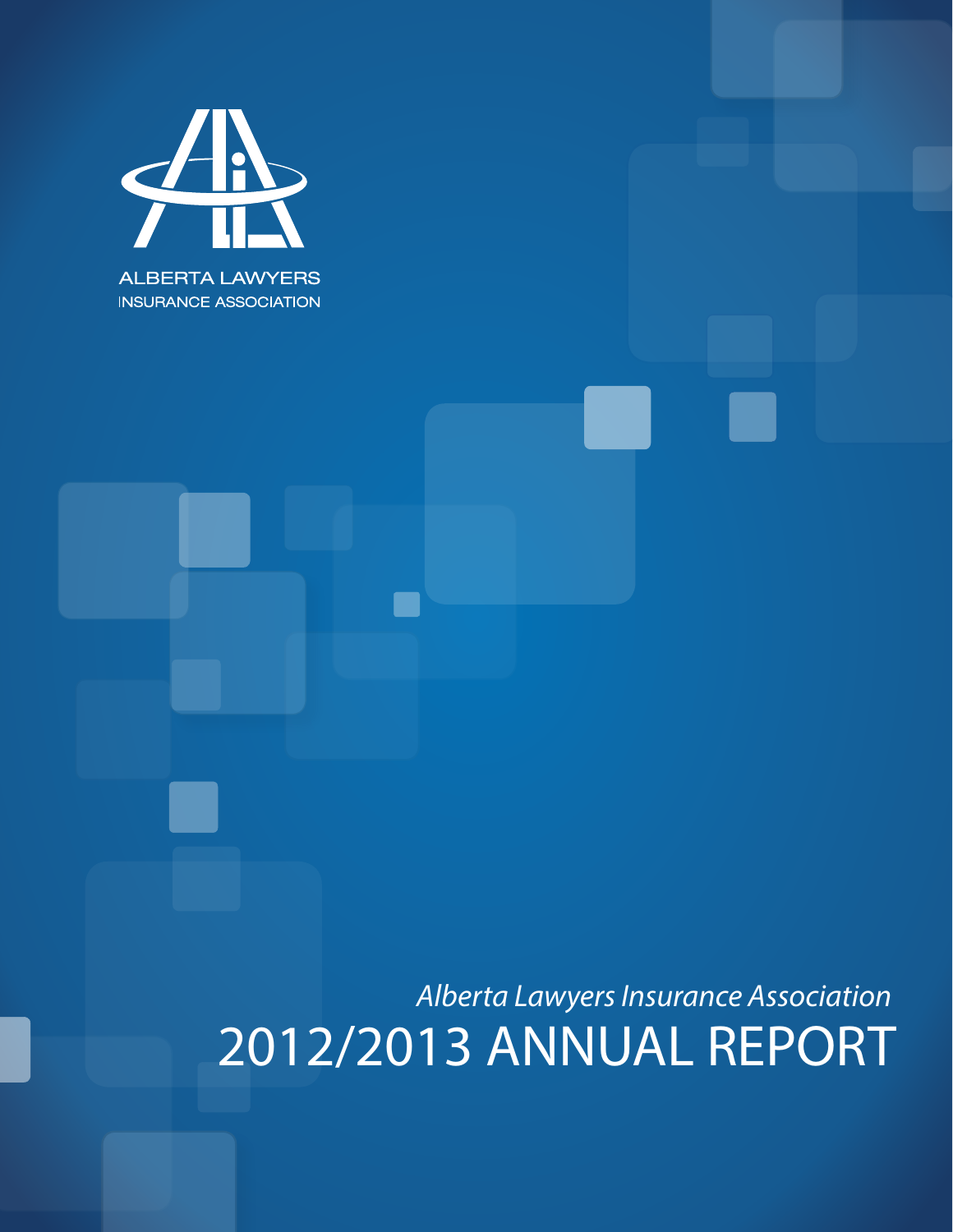### ALBERTA LAWYERS INSURANCE ASSOCIATIC Corporate Backgroun d

The Alberta Lawyers Insurance Association (ALIA) manages the insurance program for Alberta lawyers. Similar to malpractice insurance, the program provides professional liability insurance to Alberta lawyers.

Established in 1988, ALIA is a wholly owned subsidiary corporation of the Law Society of Alberta. The Legal Profession Act, Section 99(1), requires the Law Society of Alberta to establish and maintain an insurance program for lawyers.

Professional liability insurance ensures lawyers are protected if they are liable for negligence and ensures that clients receive the compensation they are entitled to.

ALIA is a member of the Canadian Lawyers Insurance Association (CLIA), a reciprocal insurance exchange that provides professional liability insurance for all practising lawyers in seven provinces and three territories.

Through its affiliation with CLIA, ALIA is able to provide lawyers with:

- 
- 
- A reliable and permanent source of insurance<br>• Stable premiums for mandatory insurance<br>• Reasonably priced and effective excess insurance. CLIA offers excess limits of \$1 million to \$9 million.

Every Alberta lawyer in private practice must purchase the mandatory insurance coverage. Excess coverage is voluntary.



**SERVING** the  $PUBLIC$ **INTEREST** 

## LAW SOCIETY OF ALBE

By Don Thompson, Q C, Executive Director, Law Society of Alberta

It is important that we look beyond the borders of Alberta when it comes to both regulating and insuring lawyers. In 2011, I reported on the experience in the U K. Closer to home, we can see that lawyers insurance programs across Canada, particularly when we look to Ontario, have encountered similar challenges in 2012 and 2013 as they deal with increased claim costs in particular areas of law. We have reported to you a number of times with respect to the impact on our own insurance program following the fallout from the economic crisis of 2008. The Alberta Lawyer's Insurance Association (ALIA) is continuing to work through case files resulting from the downturn, particularly in the area of real estate. Large claims sustained in this particular sector in the last few years have proven costly, and in turn, resulted in an increase to the annual insurance levy for Alberta lawyers each year.

After reaching an all-time high in claims reported in 2010 due to primarily to the mortgage crisis, another spike was experienced in 2012. With claim numbers and related costs rising, we are looking to each individual lawyer to help control claims by preventing them. It is strongly recommended that practitioners be wary of scams, uphold good practice management, properly supervise staff and make use of diary systems. It is everyone's responsibility to be aware and be informed in

order to prevent a claim. There are many resources available to lawyers such as the Law Society of Alberta's E Bulletins, LawPro's PracticePro, and CLIA's Loss Prevention Bulletin, not to mention some important tips which can be found on page 15 of this report.

AL IA has a responsibility to Alberta lawyers to provide an insurance option that is responsive to their needs, provides flexibility in managing risk and is efficient and cost effective. With this in mind, the coming year will see tremendous change for AL IA as we take a hard look at how we operate.

#### Vision

The Law Society of Alberta will be recognized as a model for protecting the public interest and preserving the fundamental principles of justice through a self-regulated, independent and trusted legal profession.

#### Mission

To serve the public interest by promoting a high standard of legal services and professional conduct through the governance and regulation of an independent legal profession.

# EXECUTIVE DIRECTOR'S MESSAGE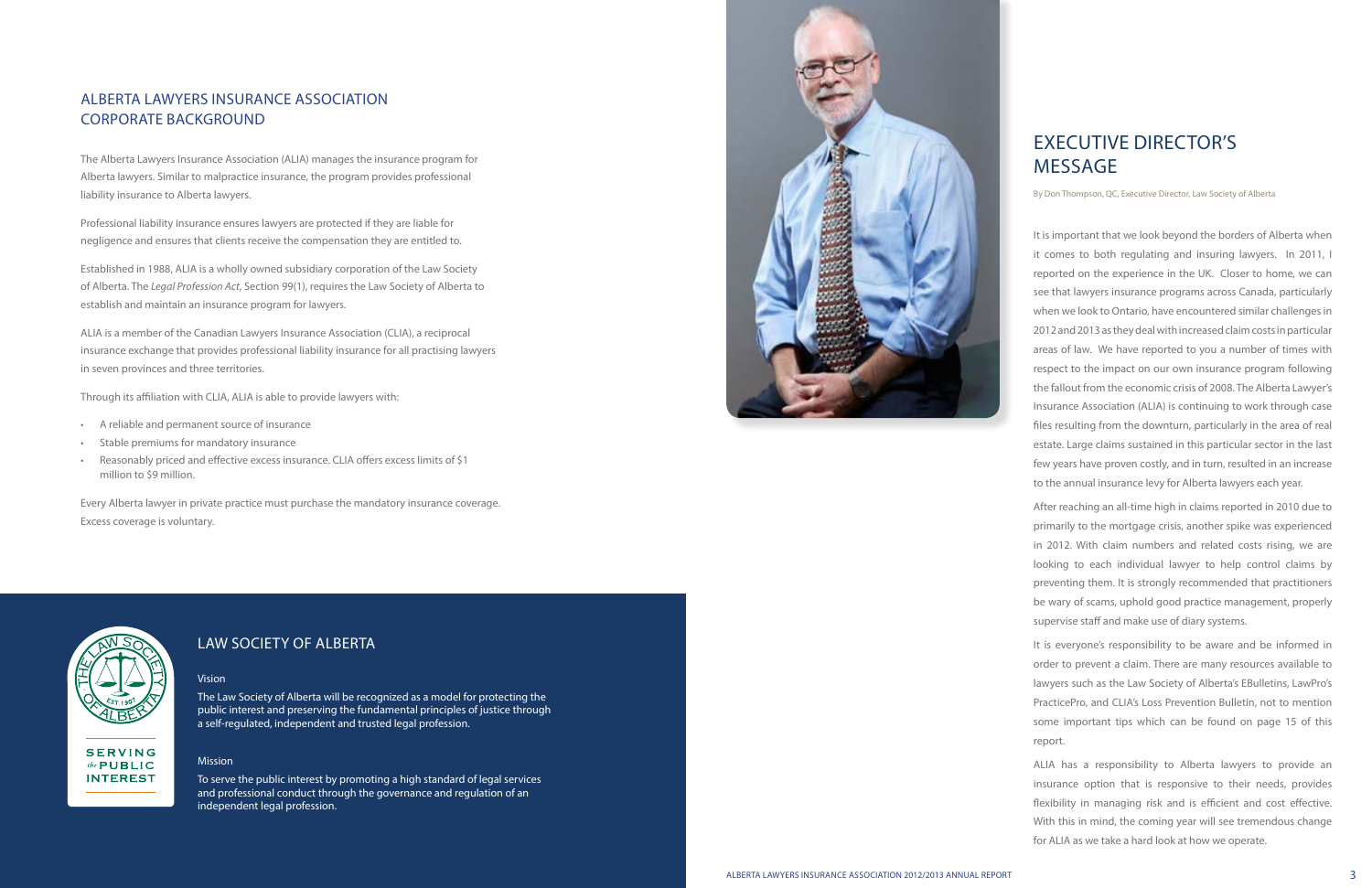

# A l berta L awyers INSURANCE ASSOCIATIC

#### **Goal**

To operate a model insurance program that furthers the Law Society of Alberta's mission and vision of being recognized as a model regulator by managing claims in a fair, reasonable and timely manner so that claimants who have suffered a loss due to the negligence of a lawyer are fairly compensated.

#### **Business Objectives**

- 1. Ensure programs are managed in an effective, efficient and financially accountable manner
- 2. Assist in the development and delivery of loss prevention strategies
- 3. Enhance the quality of the claims review program

Through the course of 2012 and 2013, the Alberta Lawyers Insurance Association (ALIA) began to see relief in the amount of claims received after the 2008 economic crisis in Alberta. Years after the event, AL IA staff continued to work through the influx of real estate claims resulting from inflated property values. Although these numbers are beginning to return to normal in 2012, the program continued to sustain large claims in this area. The average claim cost AL IA \$38,791 in 2012 and \$22,444 in 2013 compared to \$42,623 in 2011.<br>Continuing our passion for customer service, we added a scoring

#### **Service Objectives**

To embrace our core values as we strive for excellence.

*Service*: provide superior service by responding to claims in a fair, effective and timely manner

*Knowledge*: ensure all AL IA employees are informed and knowledgeable

*Respect*: promote a culture of mutual respect and open communication between AL IA and insured lawyers

#### **MANAGEMENT TEAM**

Lisa Sabo, Director Paula Haney, Operations Manager Brian Snyder, Claims Suervisor Gina Maskell, Administration Supervisor

## DIRECTOR'S MESSAGE

By Lisa Sabo, Director, Alberta Lawyers Insurance Association

component to our evaluation survey distributed to our primary customer (the insured lawyer) following the close of their claim. Overall, 94% of these Alberta lawyers indicated they were either satisfied or received excellent service.

To minimize the duplication of effort at a governance and staff level, AL IA's financial reporting period is now aligned with that of the Law Society of Alberta's. AL IA and the Law Society now share a year-end of December 31. On pages 16 and 18 of this report, you will see two sets of financial information, one for the year ended June 30, 2012 (AL IA's earlier year-end) and another (a one-time stub audit) for December 31, 2012.

All the initiatives and programs underway are bringing the Alberta Lawyers Insurance Association closer to fulfilling its goal of becoming a model insurance program. We work every day to improve service for Alberta lawyers and the clients they serve. AL IA will constantly evolve going forward and will remain innovative, keep flexible and continue to examine our risk management strategies in order to remain effective, efficient and financially accountable.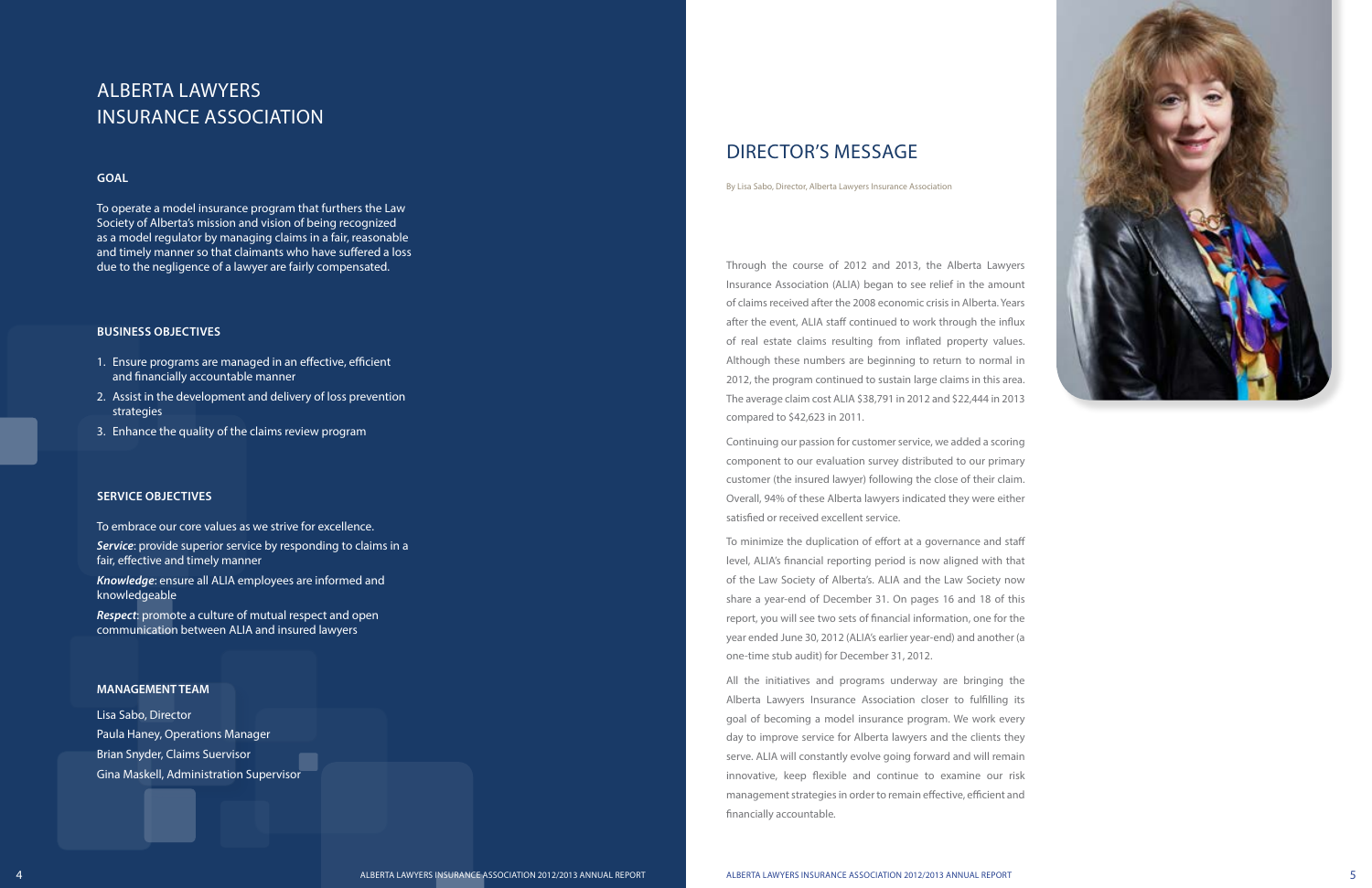

While the economic climate continues to affect the Alberta Lawyer's Insurance Association (AL IA), the Benchers of the Law Society of Alberta strive to make the best choices possible for Alberta lawyers and the public they serve. Decisions such as setting the annual insurance levy at an acceptable rate and streamlining financial year ends between AL IA and the Law society all bring ALIA closer to fulfilling its goal of becoming a model insurance program, and support the Bencher's vision of the Law Society being a model regulator.

The Benchers approved a marginal increase in the annual insurance levy paid by all Alberta lawyers in private practice. The levy represents an actuarial calculation of funds necessary to cover claims costs for the coming year and includes the premium paid to the Canadian Lawyers Insurance Association. Although minor improvement was shown in our return on investments, the results were not enough to offer substantial subsidization to the levy. The combined increase of claim costs and loss in investments resulted in a levy of \$3,300 in 2012. A complete breakdown of yearly levy rates can be found on page 10.

**CH**<br>By Anne<br>While<br>Lawye<br>Societ Albert<br>setting<br>stream societ<br>mode the La<br>The Einsura<br>levy r cover<br>paid t minor<br>the re to the invest<br>break<br>As Do<br>updat<br>to pre<br>control pread in the re to the invest<br>break<br>to pre<br>control pread As Don Thompson and Lisa Sabo have both touched on in their updates, we must continue to encourage every lawyer to work to prevent insurance claims, as that is the most effective way to control costs. Missed limitation claims continue to be an issue. Frequently there is a failure to enter the limitation date into a diary system or a mistake in entering the date is made. It is critically important for all individuals involved in a file to ensure important dates have been entered correctly. Additionally, proper file management is vital to ensure lawyers avoid the 'drop dead' rule (Rule 4.33). It is everyone's responsibility to prevent a claim.



## IR'S MESSAGE

By Anne Kirker, Q C, Chair, Insurance Committee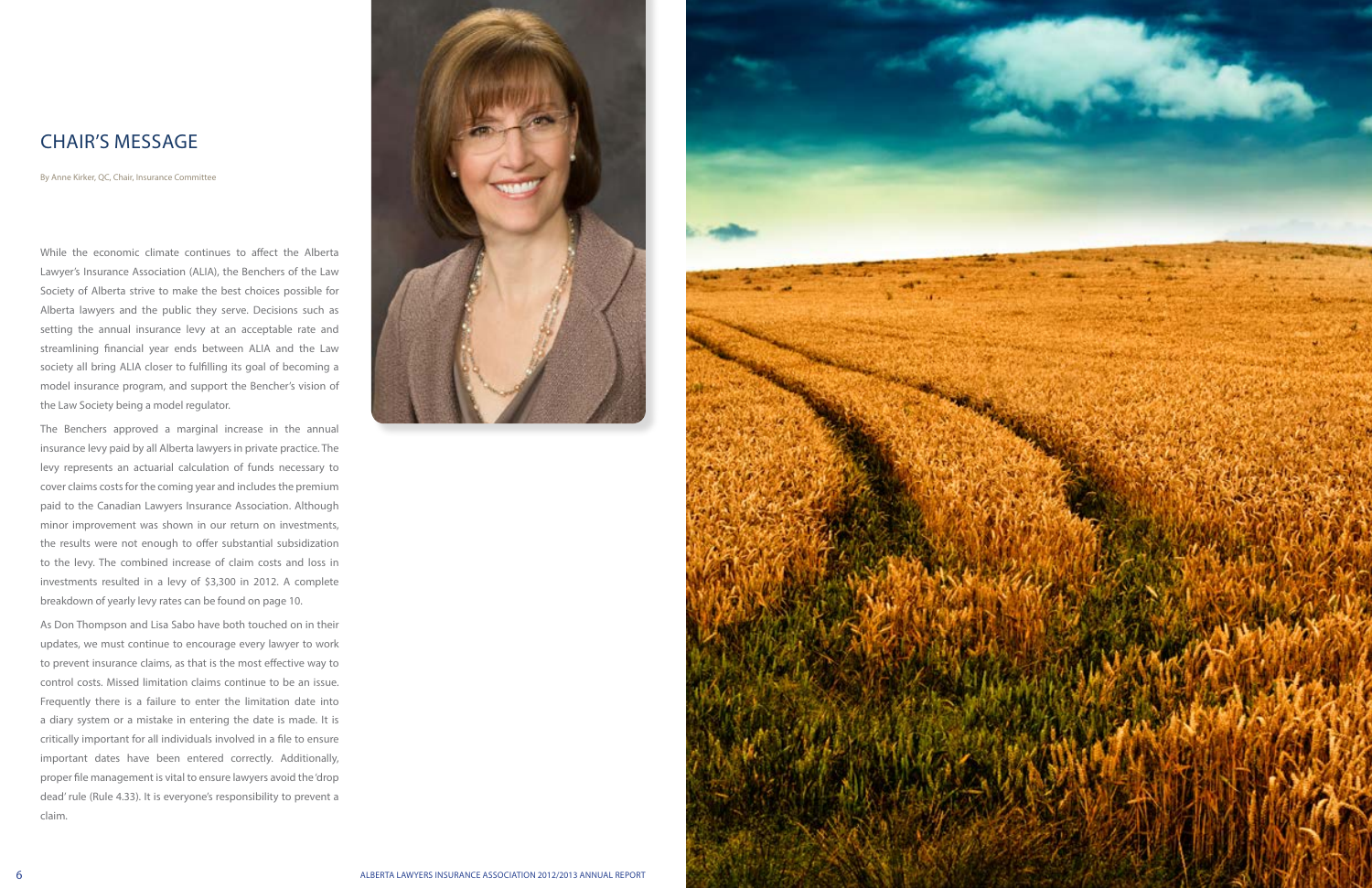**Number and Frequency of Claims** 

**Remain Consistent**

percentage shown in the bars represents

expectation of increased claims activity following a recession. The data shows an increase in claims for 2009 and 2010 as a result of the recession; however the numberst start to come down in 2011, with





**2013**

0%

5%

10%

# 15%





1,000





#### **Open vs. Closed Claims**

| This graph shows the number of claims<br>opened in 2012 versus the number of            | 750 |  |
|-----------------------------------------------------------------------------------------|-----|--|
| claims closed in the same timeframe.                                                    |     |  |
| In 2012, 807 claims were reported and 857<br>closed, while in 2013, 624 were opened and |     |  |
| 552 closed.                                                                             |     |  |
|                                                                                         |     |  |
| Claims Reported                                                                         | 250 |  |
| Closed Claims                                                                           |     |  |
|                                                                                         |     |  |

## Snapshots of ALIA's Performance

ALIA added a scoring component to its evaluation survey distributed to its primary customer (the insured lawyer) following the close of their claim. Overall, 94% of these Alberta lawyers indicated they were either satisfied or received excellent service.

#### **Claim Survey Letter Response Scoring**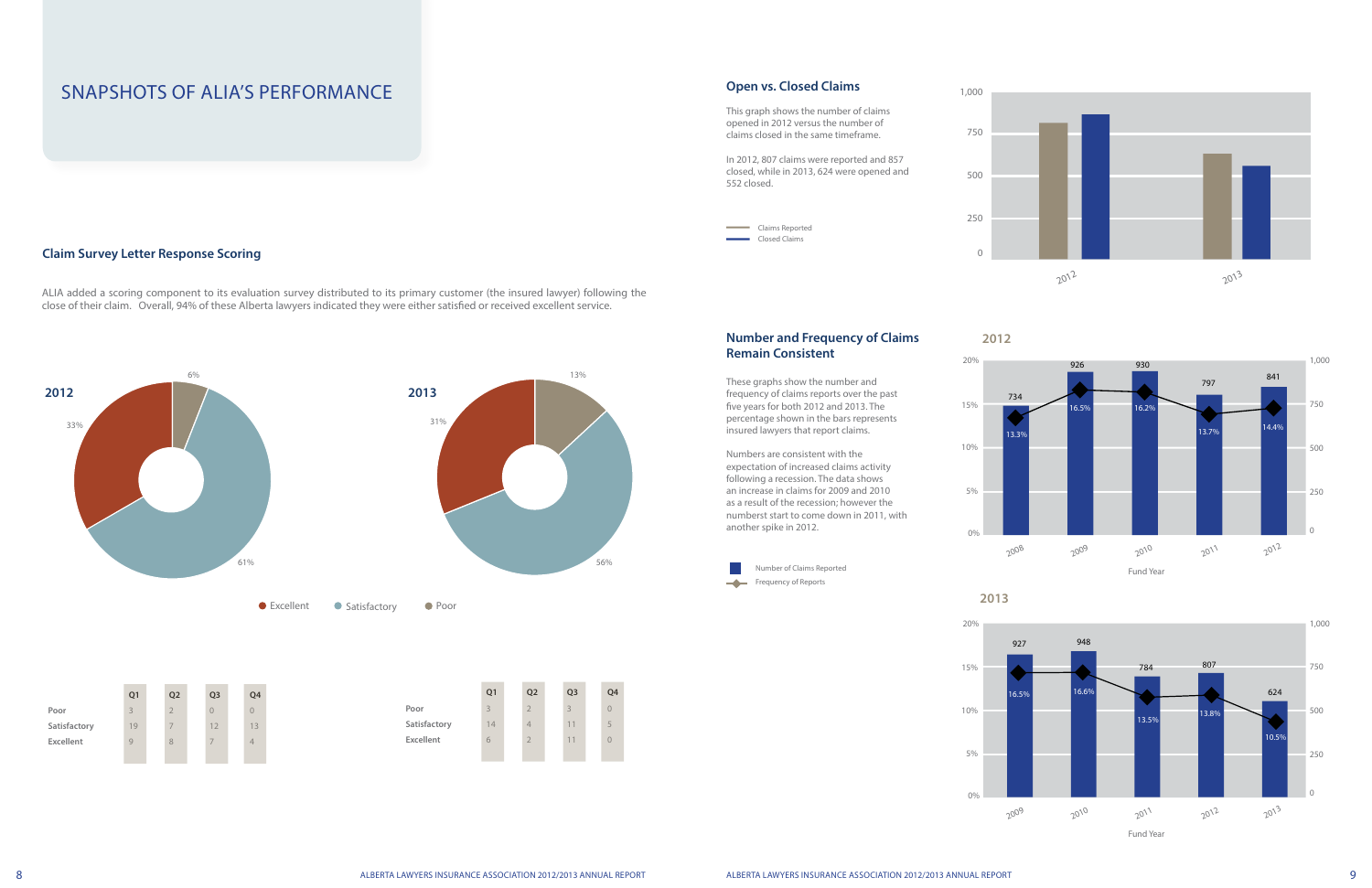#### **Miscommunication is Leading Cause of Loss**

 $37\%$  of claims in the 2012 policy year originated out of miscommunication. Clear discussion between lawyers and their clients is key to avoiding a potential claim. Systems, procedures and administrative practises also cause a majority of claims to ALIA, therefore making use of proper administrative processes such as those on page 15, is vital.

- Systems/Procedures/Administrative
- Communication  $\bullet$
- **C** Law
- Conflict  $\bullet$
- Delegation/Supervisor  $\bullet$
- $\bullet$ Mortgage Fraud
- $\bullet$ Fraud By Client/Other Party
- $\bullet$ Fee Dispute
- $\bullet$ Investment Schemes

Causes of Loss Claims in Past Five Years (2008 - 2012 Policy Years)



Causes of Loss in 2012 (Policy Year)



#### **Claims Reported vs. Loss Claims**

This graph shows the number of claims reported compared to the number of loss claims over the past five years.

Lawyers are required to report even potential claims to ALIA, however unmeritorious, which results in more reported claims than claims paid out.

In the last five years the average number of new reported claims was 752 and the average number of loss claims was 344.

New Reported Claims Loss Claims



This graph shows the average cost per Loss Claim as at June 30, 2012.





#### **Steady Increase in Lawyers Yields Minor Increase in Levy**

This graph shows a steady increase in the number of insured lawyers along with a moderate, but steady, increase in the levy. In 2012/2013, the insurance levy was set at \$3,300.

*Years where the levy shows a marked decrease are years when ALIA's surplus was large and substantially reduced by subsidizing the levy.*



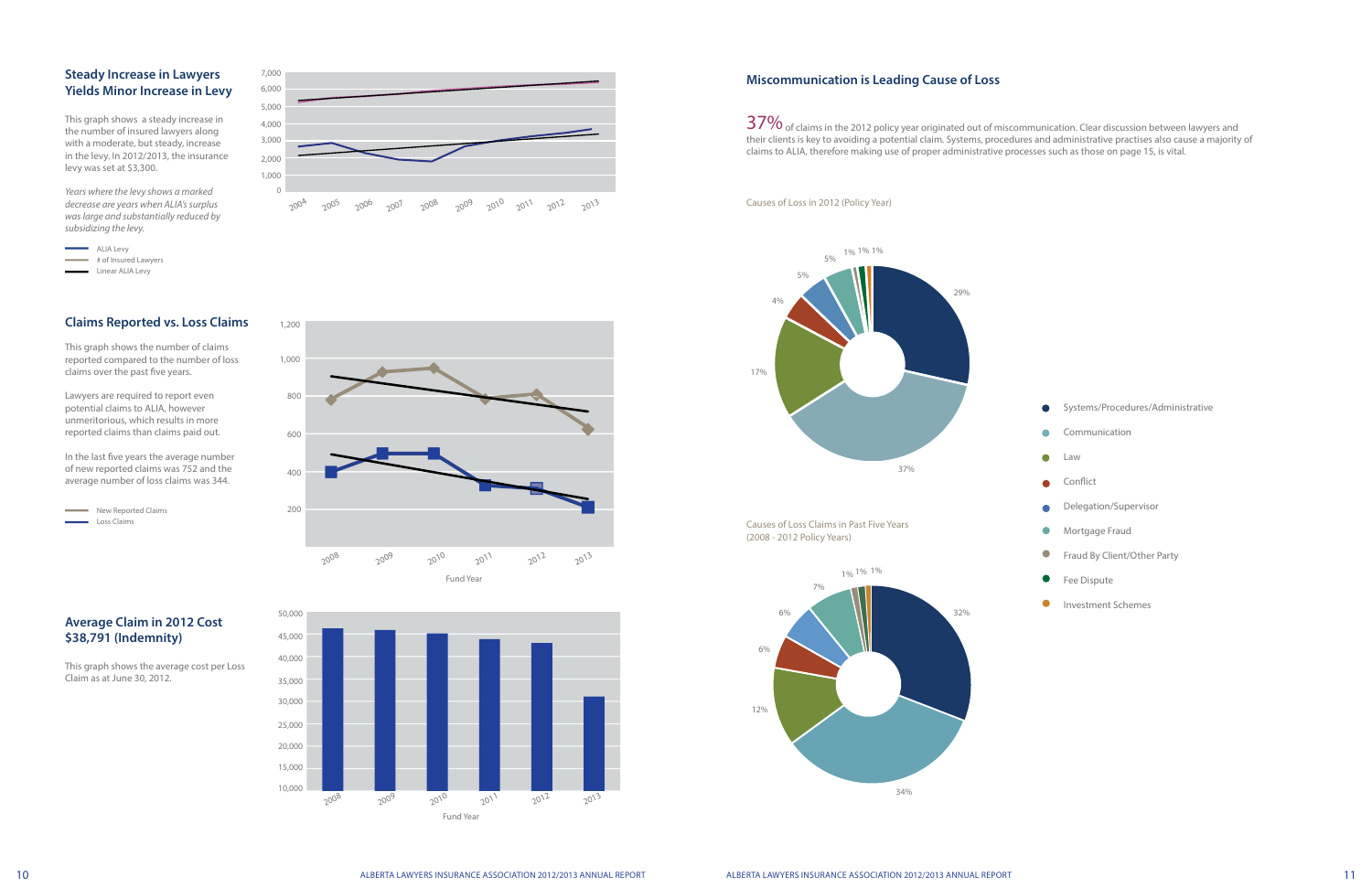#### **Severity by Area of Practice**

 $\bullet$ Tax

These charts capture data only for 2012 and 2013 policy years. Claims open in earlier policy years continue to develop as they evolve and are moved towards resolution.

| Civil Litigation                 |
|----------------------------------|
| Commercial & Corporate           |
| Estate Planning & Administration |
| Intellectual Property            |
| Matrimonial & Family             |
| Other                            |
| Real Estate                      |

- Civil Litigation  $\bullet$
- $\bullet$ Commercial & Corporate
- $\bullet$ Estate Planning & Administration
- $\bullet$ Intellectual Property
- $\bullet$ Matrimonial & Family
- $\bullet$ Other
- **Cal Estate**
- **•** Tax





#### **Civil Litigation Continues to Yield Greatest Number of Claims**







Claims by Area of Law in Past Five Years (2008 - 2012 Policy Years)

#### Claims by Area of Law in 2012 (Policy Year)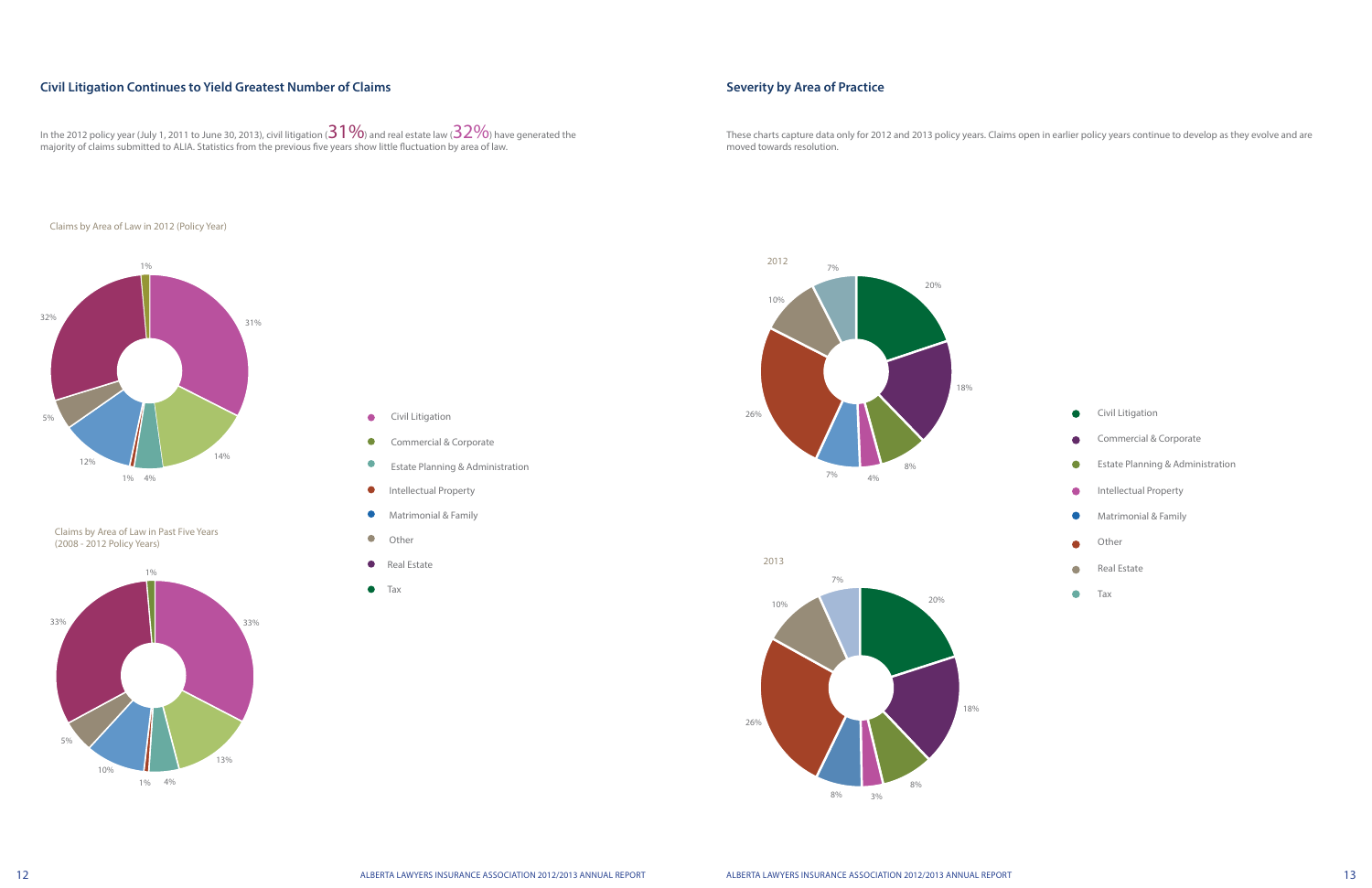# McMurray

 $OF$ ort

Nelso

Prince

ieorge

闣

741

# 

# Jasper Red Deer Calgary W

### how to report a claim

If you wish to report a new claim, instructions are available on the Law Society of Alberta's website at *www.lawsociety.ab.ca* under 'Services for Lawyers & Students', then 'ALIA & Insurance Claims'.

• Maintain regular contact with your even when little is going on. Wheth email or letter, make sure to keep d notes. Create a paper trail, and prep detailed invoices.

#### Communicate & Document

• Detail the scope of what you are hir or not do.

• Sit with your client and review the r pros and cons). Don't be pressured making hasty decisions.

|                                   |             | <b>Limitation Diary System</b>                                                                                                          |
|-----------------------------------|-------------|-----------------------------------------------------------------------------------------------------------------------------------------|
| isks (the<br>nto                  | $\bullet$ . | Tailor your limitation system to your needs<br>then use that system effectively.                                                        |
|                                   |             | <b>Continuing Professional Development</b>                                                                                              |
| ed to do                          | $\bullet$   | Keep current with the law by planning<br>professional development activities to<br>improve the quality of legal services you<br>provide |
|                                   |             | <b>Get feedback</b>                                                                                                                     |
| try to<br>ters.                   | $\bullet$ . | Ask your client for their understanding of<br>what you told them.                                                                       |
|                                   |             | Wrap Up                                                                                                                                 |
| client<br>er by<br>etailed<br>are | $\bullet$   | Have you done everything you said you<br>would? Has your client done what they<br>agreed to do?                                         |

#### Retainer Letter

#### Keep it Simple

• Ensure your client understands and avoid legalese when explaining ma

#### Take Your Time

 $a h$ 

к

Athab

## Keys to avoid a claim

There are steps every lawyer can take to avoid a potential claim. Here are some tips on how to ensure you are protected:

# Loss prevention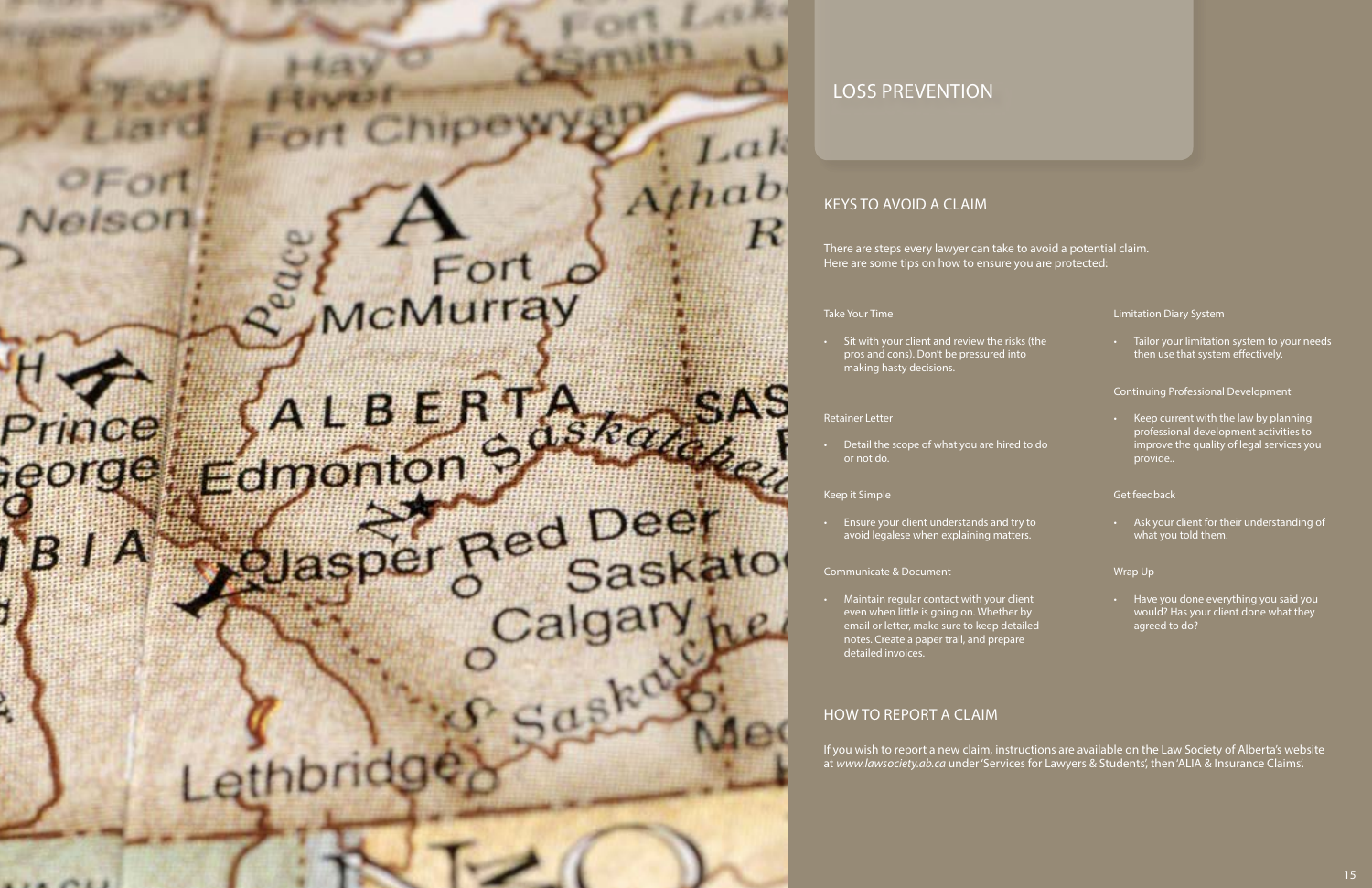# Summarized Non-Consolidated Financial Statements June 30, 2012

|                                         | 2012<br>(5000s) | 2011<br>(5000s) |
|-----------------------------------------|-----------------|-----------------|
|                                         |                 |                 |
| <b>Assets</b>                           |                 |                 |
| Current assets                          | 29,597          | 25,100          |
| Investments                             | 85,789          | 84,893          |
| Capital assets                          | 35              | 40              |
|                                         | 115,421         | 110,033         |
|                                         |                 |                 |
| <b>Liabilities</b>                      |                 |                 |
| <b>Current liabilities</b>              | 20,328          | 18,814          |
| Reserve for claims and<br>related costs | 62,620          | 55,354          |
|                                         | 82,948          | 74,168          |
| <b>Net Assets</b>                       |                 |                 |
| Unrestricted net assets                 | 32,473          | 35,865          |
|                                         | 115,421         | 110,033         |

#### **Summarized Non-Consolidated Balance Sheet**

As at June 30, 2012

#### **Summarized Non-Consolidated Statement of Revenue, Expenses and Net Assets**



|                                                                                       | 2012<br>(5000s) | 2011<br>(5000s) |
|---------------------------------------------------------------------------------------|-----------------|-----------------|
|                                                                                       |                 |                 |
| <b>Revenue</b>                                                                        |                 |                 |
| Annual levy                                                                           | 18,888          | 17,471          |
| Investment income                                                                     | 5,488           | 5,717           |
|                                                                                       | 24,376          | 23,188          |
| <b>Expenses</b>                                                                       |                 |                 |
| Provision for claims<br>and related costs                                             | 19,982          | 16,168          |
| Premium paid to Canadian Lawyers<br><b>Insurance Association</b>                      | 4,418           | 4,206           |
| Operating expenses                                                                    | 3,687           | 3,495           |
|                                                                                       | 28,087          | 23,869          |
| <b>Deficiency of revenue</b><br>over expenses for<br>the year before the<br>following | (3,711)         | (681)           |
| Unrealized gain (loss) on fair market<br>value of<br>investments                      | 319             | 5,207           |
| <b>Excess (deficiency) of revenue</b><br>over expenses for the year                   | (3,392)         | 4,526           |
| <b>Unrestricted net assets -</b><br>beginning of year                                 | 35,865          | 31,339          |
| Unrestricted net assets -<br>end of year                                              | 32,473          | 35,865          |

#### **Independent Auditors' Report**

**September 6, 2013**

#### **To the Directors of the Alberta Lawyers Insurance Association**

The accompanying summarized non-consolidated financial statements, which comprise the summarized non-consolidated balance sheet as at June 30, 2012, and summarized nonconsolidated statements of revenue, expenses and net assets for the year then ended and related notes are derived from the audited non-consolidated financial statements of The Alberta Lawyers Insurance Association for the year ended June 30, 2012. We expressed an unmodified audit opinion on those non-consolidated financial statements in our report dated November 29, 2012. Those non-consolidated financial statements, and the summarized nonconsolidated financial statements, do not reflect the effects of events that occurred subsequent to the date of our report on those non-consolidated financial statements.

The summarized financial statements do not contain all the statements and disclosures required by Canadian generally accepted accounting principles. Reading the summary financial statements, therefore, is not a substitute for reading the audited non-consolidated financial statements of The Alberta Lawyers Insurance Association.

#### **Management's Responsibility for the Summarized Financial Statements**

Management is responsible for the preparation of a summary of the audited non-consolidated financial statements in accordance with the note to the summarized non-consolidated financial statements.

|                 | <b>Note to Summarized Non-Consolidated</b><br><b>Financial Statements</b>                                                                                                                                                                                                                                            |
|-----------------|----------------------------------------------------------------------------------------------------------------------------------------------------------------------------------------------------------------------------------------------------------------------------------------------------------------------|
|                 | For the year ended June 30, 2012                                                                                                                                                                                                                                                                                     |
|                 | <b>Basis of presentation</b>                                                                                                                                                                                                                                                                                         |
| 2011<br>(5000s) | The summarized non-consolidated balance sheet and non-<br>consolidated statement of revenue, expenses and net assets<br>have been derived from the complete audited non-consolidated<br>financial statements of the Alberta lawyers insurance<br>Association and have been prepared using the following<br>criteria: |
| 17,471          | Current assets are comprised of cash and cash equivalents,<br>accounts receivable, accrued interest, prepaid expenses and<br>due from 1452597 Alberta Ltd.                                                                                                                                                           |
| 5,717<br>23,188 | Current liabilities are comprised of accounts payable and<br>accrued liabilities, due to the law Society of Alberta, and<br>deferred revenue.                                                                                                                                                                        |
| 16,168          | Operating costs are comprised of the following expenses:<br>salaries and employee benefits, management fee, investment<br>counsel fee, administration, professional fees, loss prevention,<br>amortization, and bad debt recovery.                                                                                   |
| 4,206           | All other items on the summarized non-consolidated balance                                                                                                                                                                                                                                                           |
| 3,495<br>23,869 | sheet and non-consolidated statement of revenue,<br>expenses and net assets are as presented on the complete<br>audited non-consolidated financial statements of the<br>Alberta lawyers insurance Association.                                                                                                       |
| (681)           | The complete audited non-consolidated financial statements<br>of the Alberta lawyers insurance Association can be<br>found on the website for the Law Society of Alberta: www.<br>lawsociety.ab.ca.                                                                                                                  |
| 5,207           |                                                                                                                                                                                                                                                                                                                      |
| 4,526           |                                                                                                                                                                                                                                                                                                                      |
| 31,339          |                                                                                                                                                                                                                                                                                                                      |
| 35,865          |                                                                                                                                                                                                                                                                                                                      |
|                 |                                                                                                                                                                                                                                                                                                                      |

#### **Auditor's Responsibility**

Our responsibility is to express an opinion on the summarized non-consolidated financial statements based on our procedures, which were conducted in accordance with Canadian Auditing Standard (CAS) 810, "Engagements to Report on Summary Financial Statements."

#### **Opinion**

In our opinion, the summarized non-consolidated financial statements derived from the audited non-consolidated financial statements of The Alberta Lawyers Insurance Association for the year ended June 30, 2012 are consistent, in all material respects, with those non-consolidated financial statements, on the basis described in the note to the summarized non-consolidated financial statements.

Pricewaterhouse Coopers 4P

pwc

PricewaterhouseCoopers LLP, Chartered Accountants 111 5 Avenue SW, Suite 3100, Calgary, Alberta, Canada T2P 5L3 T: +1 403 509 7500, F: +1 403 781 1825 www.pwc.com/ca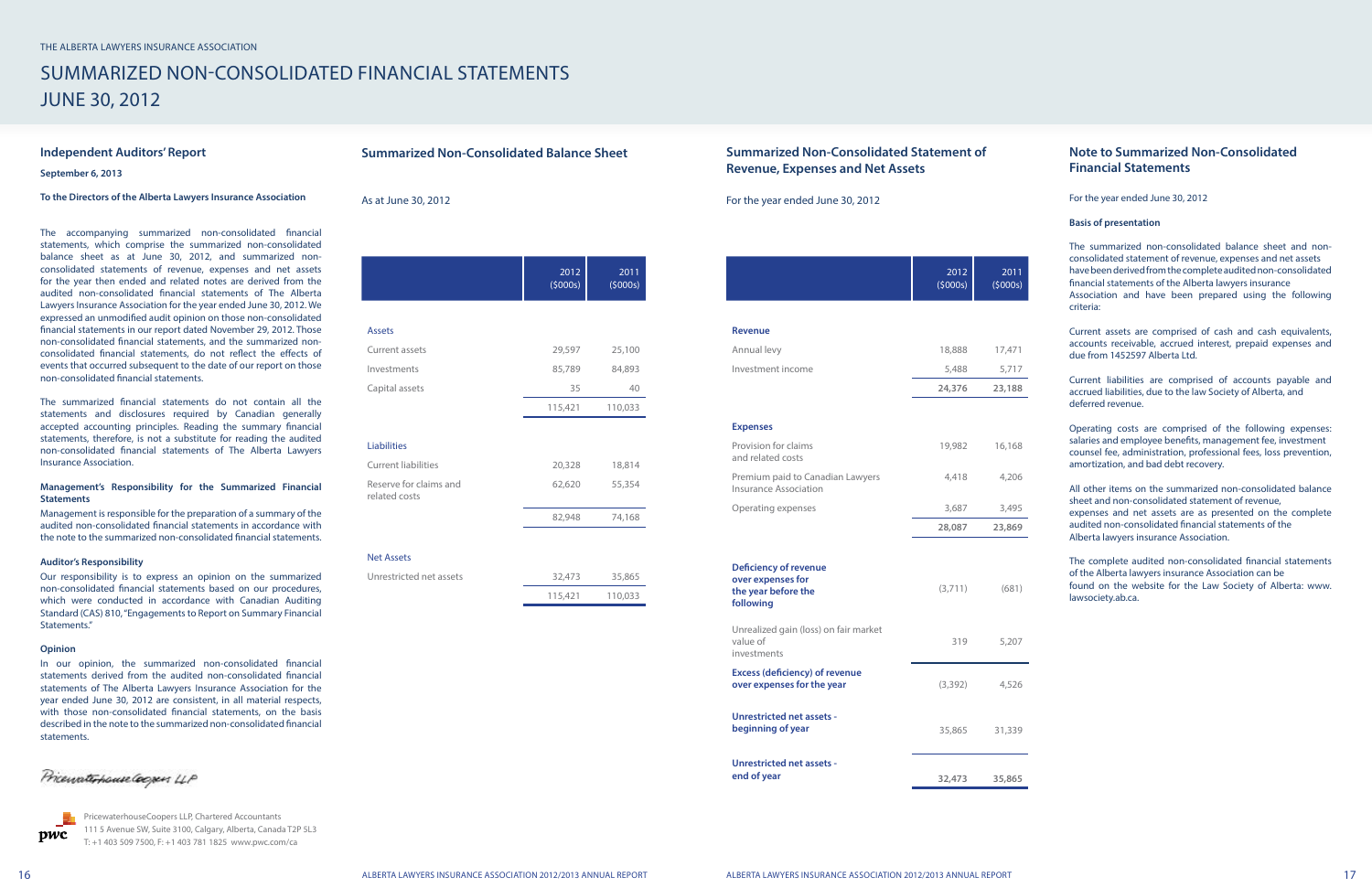# Summarized Non-Consolidated Financial Statements December 31, 2012

The accompanying summarized non-consolidated financial statements, which comprise the summarized non-consolidated balance sheet as at December 31, 2012, and summarized nonconsolidated statements of revenue, expenses and unrestricted net assets for the six month period ended December 31, 2012 and related notes are derived from the audited non-consolidated financial statements of The Alberta Lawyers Insurance Association for the six month period ended December 31, 2012. We expressed an unmodified audit opinion on those non-consolidated financial statements in our report dated April 11, 2013. Those nonconsolidated financial statements, and the summarized nonconsolidated financial statements, do not reflect the effects of events that occurred subsequent to the date of our report on those non-consolidated financial statements.

The summarized financial statements do not contain all the statements and disclosures required by Canadian accounting standards for not-for-profit organizations. Reading the summary financial statements, therefore, is not a substitute for reading the audited non-consolidated financial statements of The Alberta Lawyers Insurance Association.

#### **Management's Responsibility for the Summarized Financial Statements**

Management is responsible for the preparation of a summary of the audited non-consolidated financial statements in accordance with the note to the summarized non-consolidated financial statements.

#### **Auditor's Responsibility**

Our responsibility is to express an opinion on the summarized non-consolidated financial statements based on our procedures, which were conducted in accordance with Canadian Auditing Standard (CAS) 810, "Engagements to Report on Summary Financial Statements."

#### **Opinion**

In our opinion, the summarized non-consolidated financial statements derived from the audited non-consolidated financial statements of The Alberta Lawyers Insurance Association for the six month period ended December 31, 2012 are consistent, in all material respects, with those non-consolidated financial statements, on the basis described in the note to the summarized non-consolidated financial statemnets.

Prienaterhouse (ogen 4P



#### **Independent Auditors' Report**

#### **September 6, 2013**

#### **To the Directors ofthe Alberta Lawyers Insurance Association**

|                            | Dec 31, | Jun 30, | Jul 1,  |
|----------------------------|---------|---------|---------|
|                            | 2012    | $2012*$ | $2011*$ |
|                            | (5000s) | (5000s) | (5000s) |
|                            |         |         |         |
| <b>Assets</b>              |         |         |         |
| Current assets             | 18,530  | 29,597  | 25,100  |
| Investments                | 91,633  | 85,789  | 84,893  |
| Capital assets             | 28      | 35      | 40      |
|                            |         |         |         |
|                            | 110,191 | 115,421 | 110,033 |
|                            |         |         |         |
| <b>Liabilities</b>         |         |         |         |
| <b>Current liabilities</b> | 11,840  | 20,328  | 18,814  |
| Reserve for claims and     |         |         |         |
| related costs              | 64,338  | 62,620  | 55,354  |
|                            | 76,178  | 82,948  | 74,168  |
|                            |         |         |         |
| <b>Net Assets</b>          |         |         |         |
| Unrestricted net assets    |         |         |         |

|       | 110,191 | 115,421 | 110,033 |
|-------|---------|---------|---------|
| ssets | 34,013  | 32,473  | 35,865  |

#### **Summarized Non-Consolidated Balance Sheet**

#### As at December 31, 2012

PricewaterhouseCoopers LLP, Chartered Accountants 111 5 Avenue SW, Suite 3100, Calgary, Alberta, Canada T2P 5L3 T: +1 403 509 7500, F: +1 403 781 1825 www.pwc.com/ca

| <b>Summarized Non-Consolidated Statement of</b><br><b>Revenue, Expenses and Net Assets</b> |                                                        |                                               | <b>Note to Summarized Non-Consolidated</b><br><b>Financial Statements</b>                                                                                                                                                                                                                                         |
|--------------------------------------------------------------------------------------------|--------------------------------------------------------|-----------------------------------------------|-------------------------------------------------------------------------------------------------------------------------------------------------------------------------------------------------------------------------------------------------------------------------------------------------------------------|
| For the six months ended December 31, 2012                                                 |                                                        |                                               | For the six months ended December 31, 2012                                                                                                                                                                                                                                                                        |
|                                                                                            |                                                        |                                               | Basis of presentation                                                                                                                                                                                                                                                                                             |
|                                                                                            | For the six<br>months ended<br>Dec 31, 2012<br>(5000s) | For year<br>ended Jun 30,<br>2012*<br>(5000s) | The summarized non-consolidated balance sheet and non-<br>consolidated statement of revenue, expenses and net assets<br>have been derived from the complete audited non-consolidated<br>financial statements of the Alberta lawyers insurance<br>Association and have been prepared using the following criteria: |
| Revenue<br>Annual levy                                                                     | 10,159                                                 | 18,888                                        | Current assets are comprised of cash and cash equivalents,<br>accounts receivable, accrued interest, prepaid expenses, due<br>from                                                                                                                                                                                |
| Investment income                                                                          | 5,355<br>15,514                                        | 5,488<br>24,376                               | 1452597 Alberta Ltd and due from Law Society of Alberta.<br>Current liabilities are comprised of accounts payable and accrued<br>liabilities, due to the law Society of Alberta, levy deficiency and                                                                                                              |
| <b>Expenses</b>                                                                            |                                                        |                                               | deferred revenue.                                                                                                                                                                                                                                                                                                 |
| Provision for claims<br>and related costs                                                  | 9,775                                                  | 19,982                                        | Operating costs are comprised of the following expenses:<br>salaries and employee benefits, management fee, investment<br>counsel fee, administration, professional fees, loss prevention,                                                                                                                        |
| Premium paid to Canadian<br>Lawyers Insurance Association                                  | 2,423                                                  | 4,418                                         | amortization, and bad debt recovery.                                                                                                                                                                                                                                                                              |
| Operating expenses                                                                         | 1,837                                                  | 3,687                                         | All other items on the summarized non-consolidated balance<br>sheet and non-consolidated statement of revenue.                                                                                                                                                                                                    |
|                                                                                            | 14,035                                                 | 28,087                                        | expenses and net assets are as presented on the complete<br>audited non-consolidated financial statements of the                                                                                                                                                                                                  |
| Deficiency of revenue<br>over expenses for<br>the year before the<br>following             | 1,479                                                  | (3,711)                                       | Alberta lawyers insurance Association.<br>The complete audited non-consolidated financial statements of<br>the Alberta lawyers insurance Association can be<br>found on the website for the law Society of Alberta: www.<br>lawsociety.ab.ca.                                                                     |
| Unrealized gain (loss) on fair<br>market value of<br>investments                           | 61                                                     | 319                                           |                                                                                                                                                                                                                                                                                                                   |
| <b>Excess (deficiency) of revenue</b><br>over expenses for the year                        | 1,540                                                  | (3, 392)                                      |                                                                                                                                                                                                                                                                                                                   |
| Unrestricted net assets -<br>beginning of year                                             | 32,473                                                 | 35,865                                        |                                                                                                                                                                                                                                                                                                                   |
| <b>Unrestricted net assets -</b><br>end of year                                            | 34,013                                                 | 32,473                                        |                                                                                                                                                                                                                                                                                                                   |